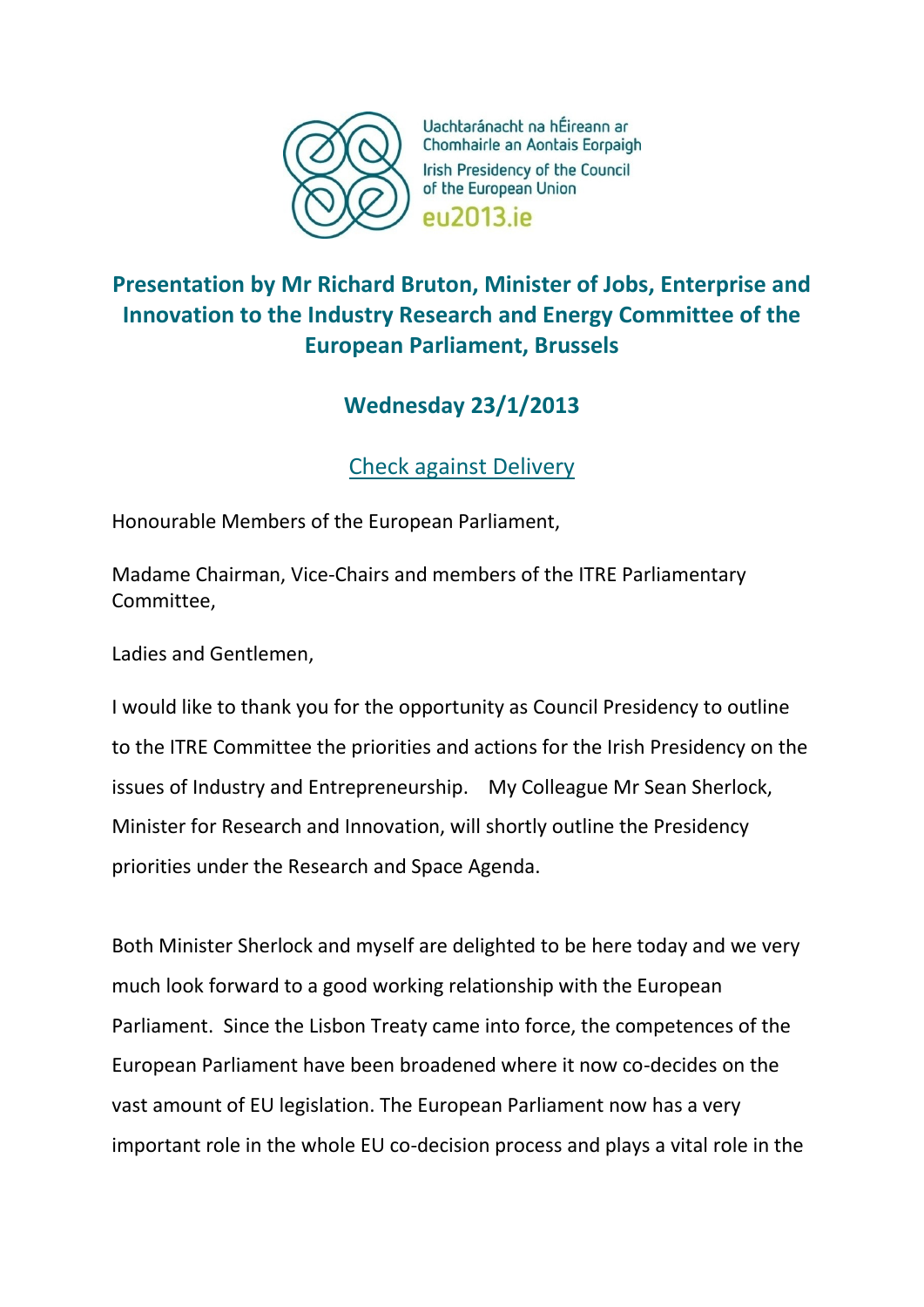democratic process at EU level representing citizens. Indeed its role has now also developed towards building constructive partnership with the National Parliaments. This helps to bring about more Parliamentary accountability both at the European and at the National levels. Under our Presidency we will adopt a pragmatic and constructive approach to engagement with the Parliament.

I met some of you when you visited Dublin last October and we had a very good meeting.

I would like to thank colleagues from the Cypriot, Danish and Polish Presidencies for advancing some of the key measures under discussion today.

## **SMEs and Entrepreneurship**

As Presidency Ireland will seek to stimulate growth and job creation by bringing forward measures proposed by the Commission to reduce the regulatory burden on SMEs and by advancing the Entrepreneurship agenda. It is crucial that Europe increases its appetite for entrepreneurship and supports new entrepreneurs in creating new businesses. Potential and actual founders of new enterprises must be supported to give them the best chance to create and grow their SMEs, especially during the start-up phase and the most difficult and crucial first five years.

Ireland welcomes the recent Commission communication on the Entrepreneurship 2020 Action Plan and supports the objectives of this framework proposal, particularly the focus on the fostering and promotion of entrepreneurs, entrepreneurship and an entrepreneurial culture at a European and National level. This Action Plan will enable us to create a more entrepreneurial Europe. It is Ireland's intention to hold an orientation debate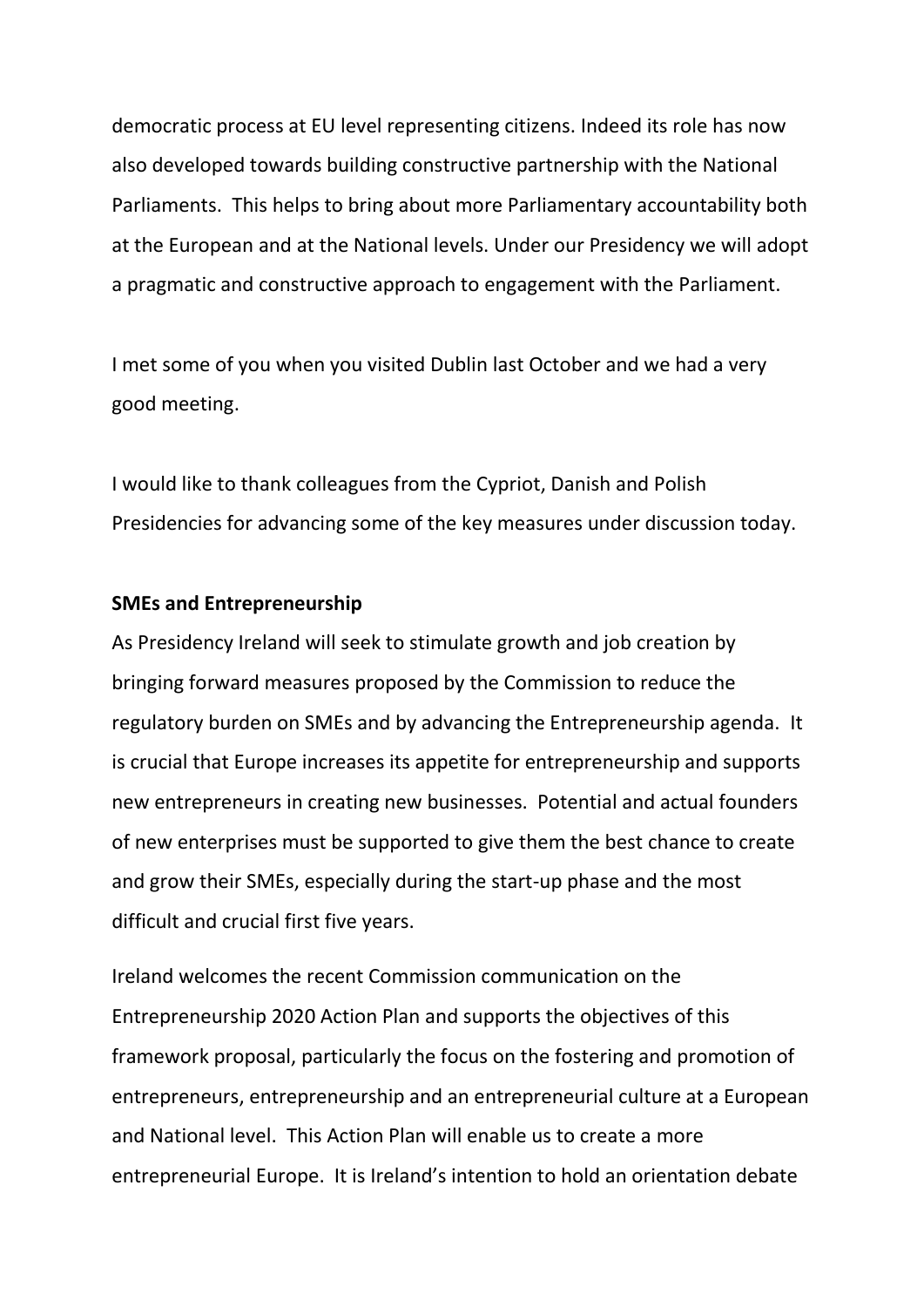on this proposal at the February Competitiveness Council. Ministers will also be invited to discuss among other things entrepreneurship as a regional issue at the Presidency's Informal Competitiveness Council on 2/3 May next.

We all acknowledge that SME's are the backbone of the European economy and an important contributor to growth and employment in the Union.

We are prioritising several measures that will help SMEs tap into more public procurement opportunities, and get better access to credit and research funding. Securing agreement on the Programme for the competitiveness of Enterprises and small and medium-sized enterprises (COSME) will be one way of providing this assistance and other supports. This is important for small countries that are highly dependent on the SME sector and indeed this area is a particular focus of my own Ministerial remit.

In this regard, Ireland very much supports the general aim of this programme to strengthen competitiveness and sustainability of EU enterprise, encourage an entrepreneurial culture and promote the creation and growth of SMEs. In particular, we welcome the proposed equity facility for growth-phase investment which will support the development of the EU wide Venture Capital market, as well as the Loan Facility which will provide direct or other risk-sharing arrangements with financial intermediaries to cover loans for SMEs.

As you are aware the Multiannual Financial Framework (MFF) sets the overall budgetary framework for the EU for the period 2014-2020. The outcome of negotiations on the MFF will dictate the prospects for progress on COSME and will be of major interest to all small business stakeholders.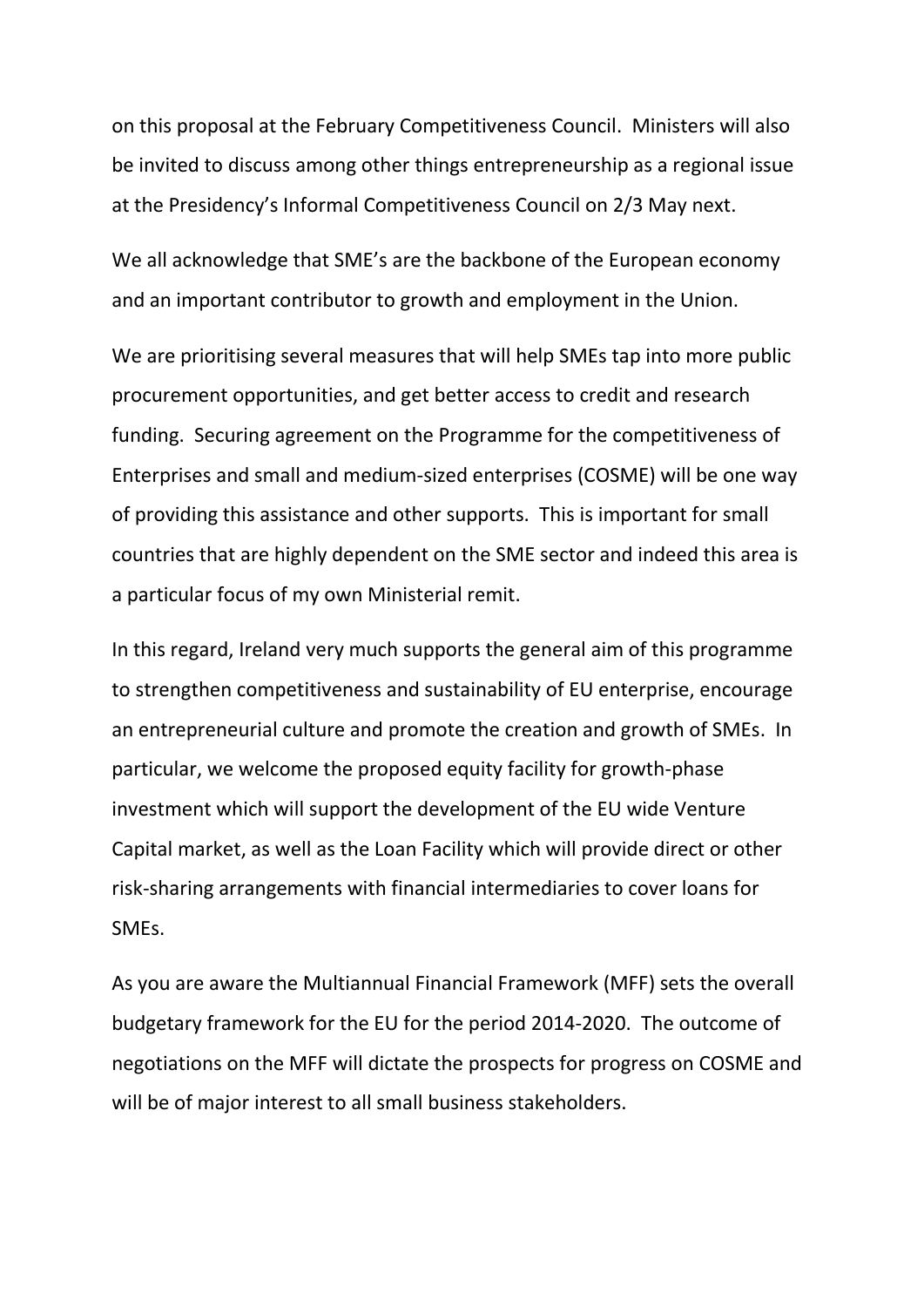As I said as part of the Irish Presidency an Informal Competitiveness Council will be held in Dublin on Friday 3 May. The focus of this Council will be on "SME's as a driver of European Growth" where the Council will address real issues for SMEs as we attempt to negotiate our way out of the current economic crisis. Issues to be discussed will include access to finance, regional entrepreneurship and global opportunities for SMEs.

In addition to the Informal Council the Commission will host its SME Finance Forum on Thursday 2 May 2013 in Dublin in association with the Informal Competitiveness Council. As you are aware this Forum was set up to monitor the market situation and to explore new ideas to improve access to finance for SMEs. This high-level Forum will bring together the Presidents/Secretaries general of business organisations, banks and other financial institutions as well as Commissioner Tajani, MEPs and representatives of the EU Presidency. Some possible topics for discussion include; alternative sources of finance, guarantees and the credit review office. Commission Tajani will be able to report on conclusions from this forum to the Informal Competiveness Council the following day.

## **Industry issues**

Globalisation is changing the way industrial sectors and firms cooperate. The European Competitiveness Report 2012 stresses the increasingly important role of global value chains for EU industry, a point which is also emphasised in the EU flagship initiative 'An integrated industrial policy for the globalisation era'. Greater focus is needed to the manufacturing value-chain and the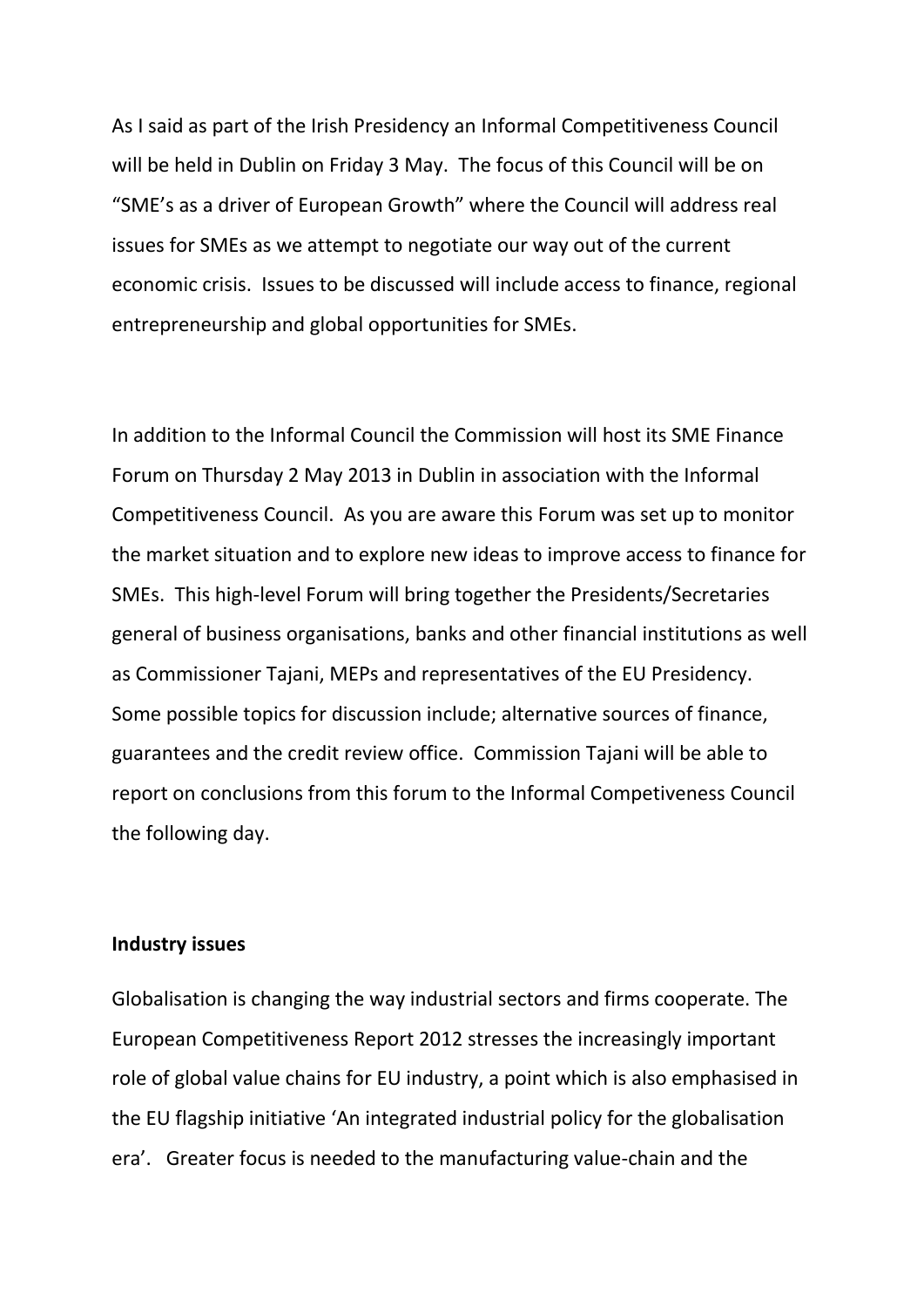services that support it and help to design and market new goods and services. This new perspective requires a different approach to industrial policy that takes increased account of the inter-linkages and a focus on encouraging the formation of networks and clusters which facilitate technology transfer between domestic firms and foreign Multinationals. This is something that we will address during our Presidency

The Irish Presidency will build on the progress already made in reducing business costs by the administrative burden reduction programmes carried out by the Commission and Member States. We welcome the Commission's recent Communication on EU Regulatory Fitness and look forward to the second Communication, focusing on SMEs and micros, expected in spring 2013. We intend to have Conclusions adopted by the Competitiveness Council in May, responding to these two Communications.

I believe we all have common goals: evidence-based policy; modernisation of processes and institutions; evaluation of our success at achieving our goals; improving efficiency; removing unnecessary burdens, and so on.

We must push forward to find new ways of reducing the overall burden of regulation for small business. We must listen to business, find out where regulation is most burdensome; and then do what we can to reduce these burdens. We must continue to work together to ensure that Smart Regulation delivers real and tangible benefits for industry, especially SMEs and microenterprises, through creating the business environment which will enable European enterprise to flourish and create growth and jobs. In this respect, I am sure that we share the same goals.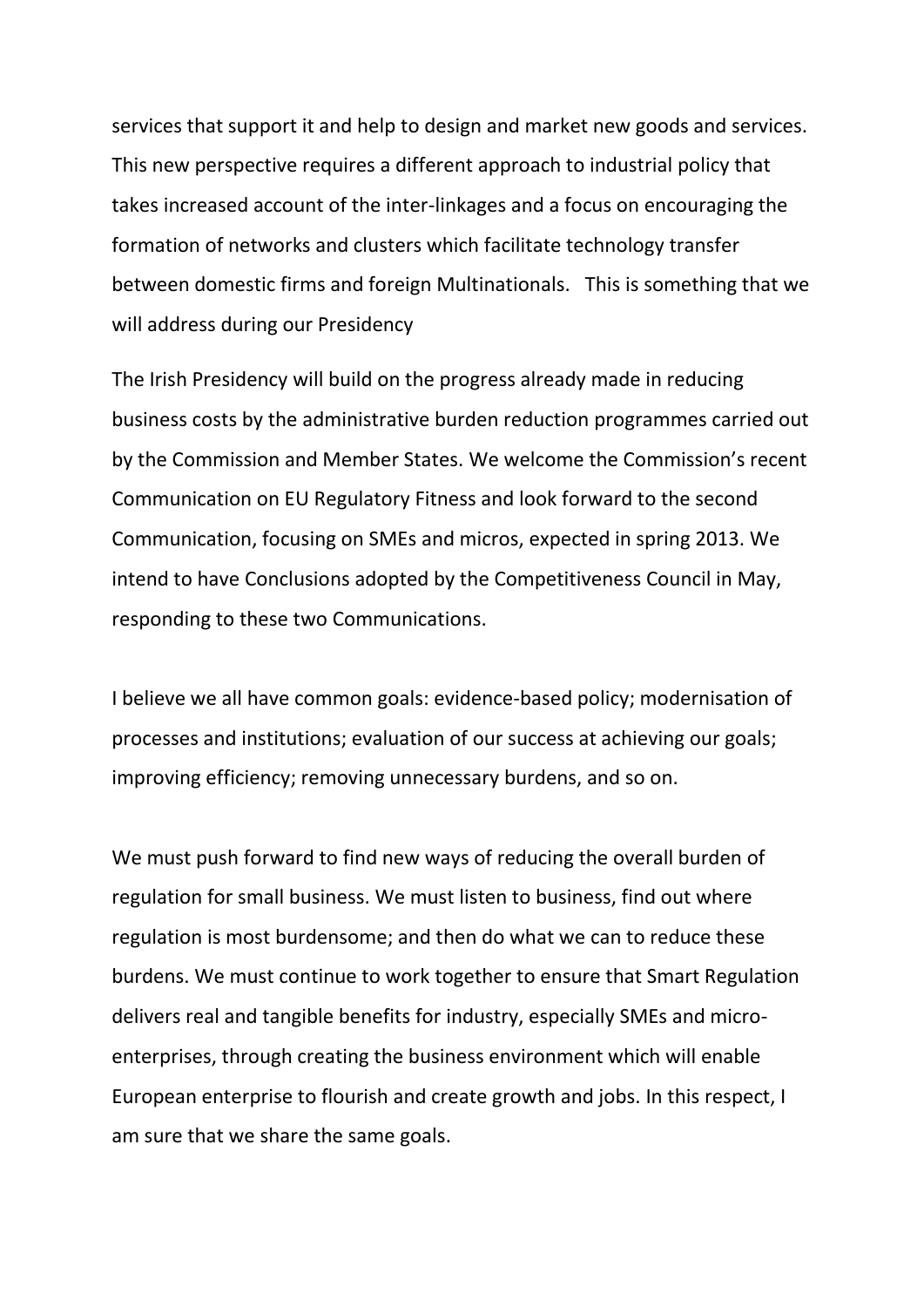The Presidency welcomes the Commission proposals in relation to the State Aid Modernisation (SAM) initiative. As we know the objectives of this reform process, particularly the need for greater clarity, transparency, predictability and rationalisation of the procedures with a focus on bringing cases to a timely and satisfactory conclusion.

The State Aid Modernisation initiative is timely in that State aid policy now needs to look beyond the financial crisis and be more than ever supportive of the goal of achieving a strong, dynamic, integrated and contestable single market.

The State aid regime can benefit from greater simplicity and clarity, greater flexibility for Member States within safeguarded limits, more transparency and more of an economics-based approach.

I am sure we all agree that the Commission should focus its resources where possible on larger cases or those which involve more serious damage to competition and allow Member States greater responsibility for 'smaller aids'. Therefore, economically insignificant aid should be approved more quickly or exempted.

While we should at all times recognise that while the State Aid regime is important in ensuring that we have a level playing field within the common internal market, the EU as a bloc is often competing with third countries for mobile Foreign Direct Investment (FDI) and recognition should be given to the positive benefits for the EU economy and society of facilitating FDI (particularly, hi-tech FDI).